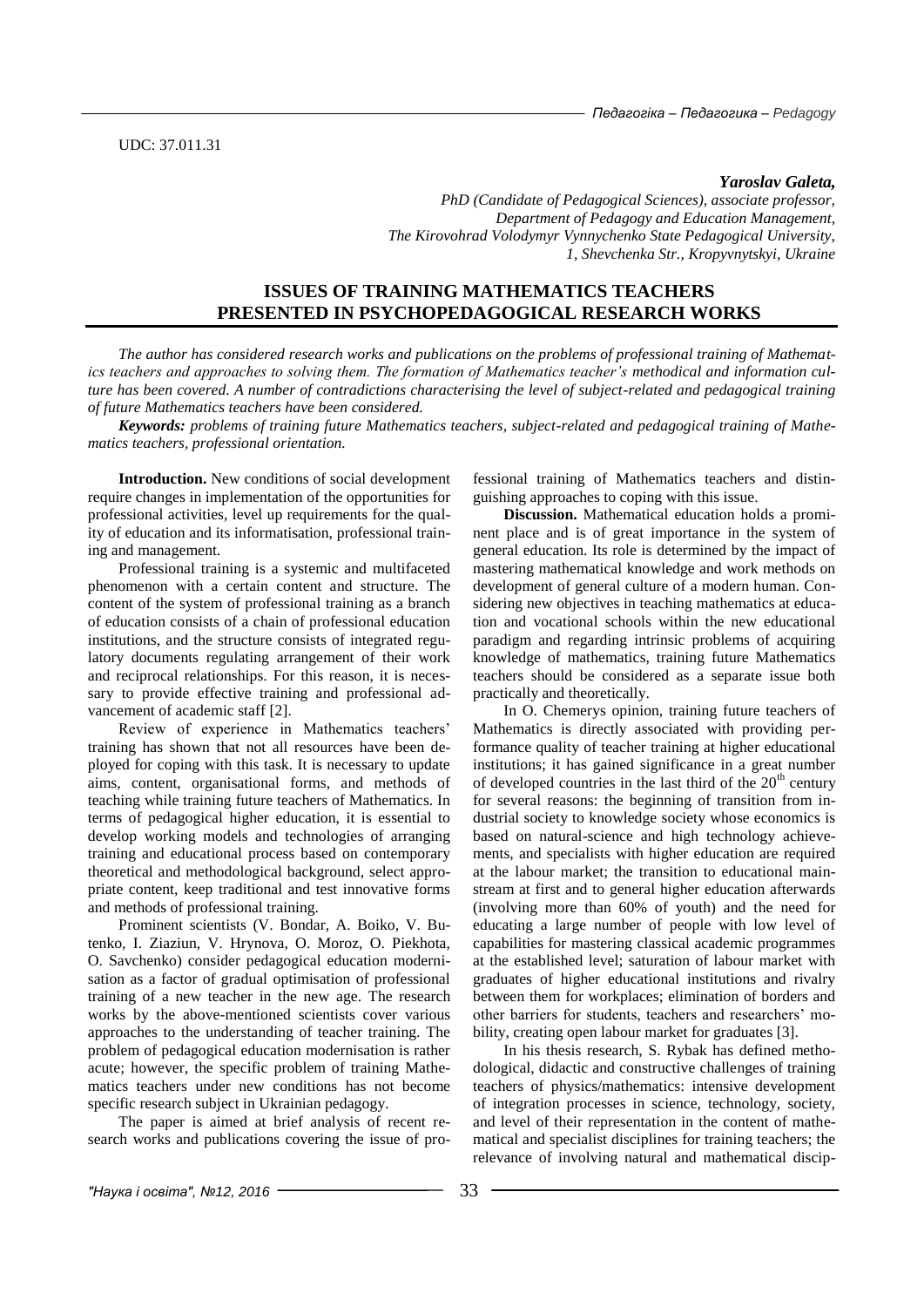lines into the integral system of education and traditional orientation of subjects at abstract knowledge teaching of students that until now has been separated from the holistic noospheric structure where human worldview is being formed; the need for substantive thinking development (physical, mathematical, technical), the formation of students' ideas about the unity of the world, etc. [3].

The formation of Mathematics teacher's methodical culture was investigated in the Doctor's thesis by I. Novyk, who proposed the conception of continuous methodical preparation of Mathematics teachers and studied the issue of exercising interdisciplinary relationships in the process of methodical preparation of future Mathematics teachers [4]. Didactic and methodical basics of interrelations and consistency of structures of mathematical education at higher teacher training educational institutions and comprehensive and vocational schools were developed by T. Talahanov, I. Prodanov and Ye. Smirnov.

For example, V. Hilev has proposed a technique of forming future Mathematics teachers' abilities to carry out methodical analysis of teaching material, developed a complex of exercises intended for the formation of the above-mentioned abilities. A Raukhman studied the process of forming future Mathematics teachers' methodical abilities and skills associated with mathematical abstraction. In the works by M. Zhaldak and his students, much attention was paid to the formation of Mathematics teachers' information culture, application of new teaching information technology while teaching Mathematics to both secondary school students and future teachers.

The outstanding German mathematician Felix Klein substantiated the relevance of professionally oriented training of future Mathematics teachers in his work entitled "Elementary Mathematics from an Advanced Standpoint" and wrote, "Having been accepted into a higher school, a young student has to deal with the tasks that are completely different from the ones he/she used to deal with; naturally, the student forgets what he/she studied before. After university, when the student becomes a teacher, he/she is supposed to teach traditional mathematics and often cannot associate this new mission with the knowledge obtained at the university; so, he/she masters the old tradition rather quickly and university education can only bring back pleasant (or unpleasant) memories that have no impact on his/her teaching Maths" [4].

A similar situation occurred (and, unfortunately, occurs) in Ukrainian pedagogical universities. This problem has been partially solved due to numerous works devoted to professional orientation or the so-called "pedagogisation" of teaching specialist mathematical disciplines to future teachers of Mathematics.

It appears that the term "pedagogisation" was introduced in Ukraine in 1955 for the first time by I. Shymanskyi, who wrote that pedagogisation of Mathematical Analysis course involves its association with the specialisation of a future specialist, which should be implemented as follows [5]:

 - all the issues of the programme that are of direct relevance to teaching Mathematics at school must be taught in such a way that a student (a future teacher) could use this material (at least some parts of it) in his/her work as a teacher;

- it is necessary to present theoretical issues of Mathematical Analysis course related to the introduction of polytechnical education to students;

- finally, it is necessary to get students acquainted with the material that they will probably use at the classes of school mathematical interest group.

In 1957, N. Vilenkin and I. Yahlom also highlighted the necessity for finding connections with mathematics learned at school in addition to teaching all specialist mathematical disciplines and proposed some ways of improving curriculums and study programmes intended for teaching Mathematics at teacher training universities [1].

As noted by Ye. Smirnov, one of the central problems of mathematical education for future teachers is current double gap between mathematics taught at school and university, when there is the necessity for teaching elementary mathematics from the advanced standpoint [3]. The scientist distinguished a number of contradictions characterising the levels of subject-specific and pedagogical training of Mathematics teachers:

- between the content of learning and teaching support of education and the objective need for a comprehensive didactic system of teaching a discipline at a pedagogical institution;

- between the level of development of theoretical principles of psychology and pedagogy, practical significance of the content of the subject (basic concepts, procedures, methods, evidence, actions) and commonality, narrow focus of methods intended for teaching the subject at the university;

- between orientation at making up the content of subject-specific education on the basis of specifics and necessity to take into account psychological characteristics of sensory-perceptive processes of adequate perception of mathematical information by students [3].

H. Perevalov considered professional orientation in teaching mathematical analysis to future Mathematics teachers as a profound consideration of all the connections of the subject learned with school mathematics, indepth study of all the concepts, ideas and facts relating to school mathematics.

An integral conception of professional orientation of training Mathematics teachers was developed by O. Mordkovych. It is based on the principles that were partially complemented by H. Mykhalin and were taken as a basis for creating a methodical system of teaching mathematical analysis to future Mathematics teachers [3]:

- the principle of differential fundamentality (fundamental mathematical training should be not only the aim, but also a means of training teachers of Mathematics);

- the principle of "generalisation for simplification", according to which, the transition to more general objects often makes the theory more clear and easy to understand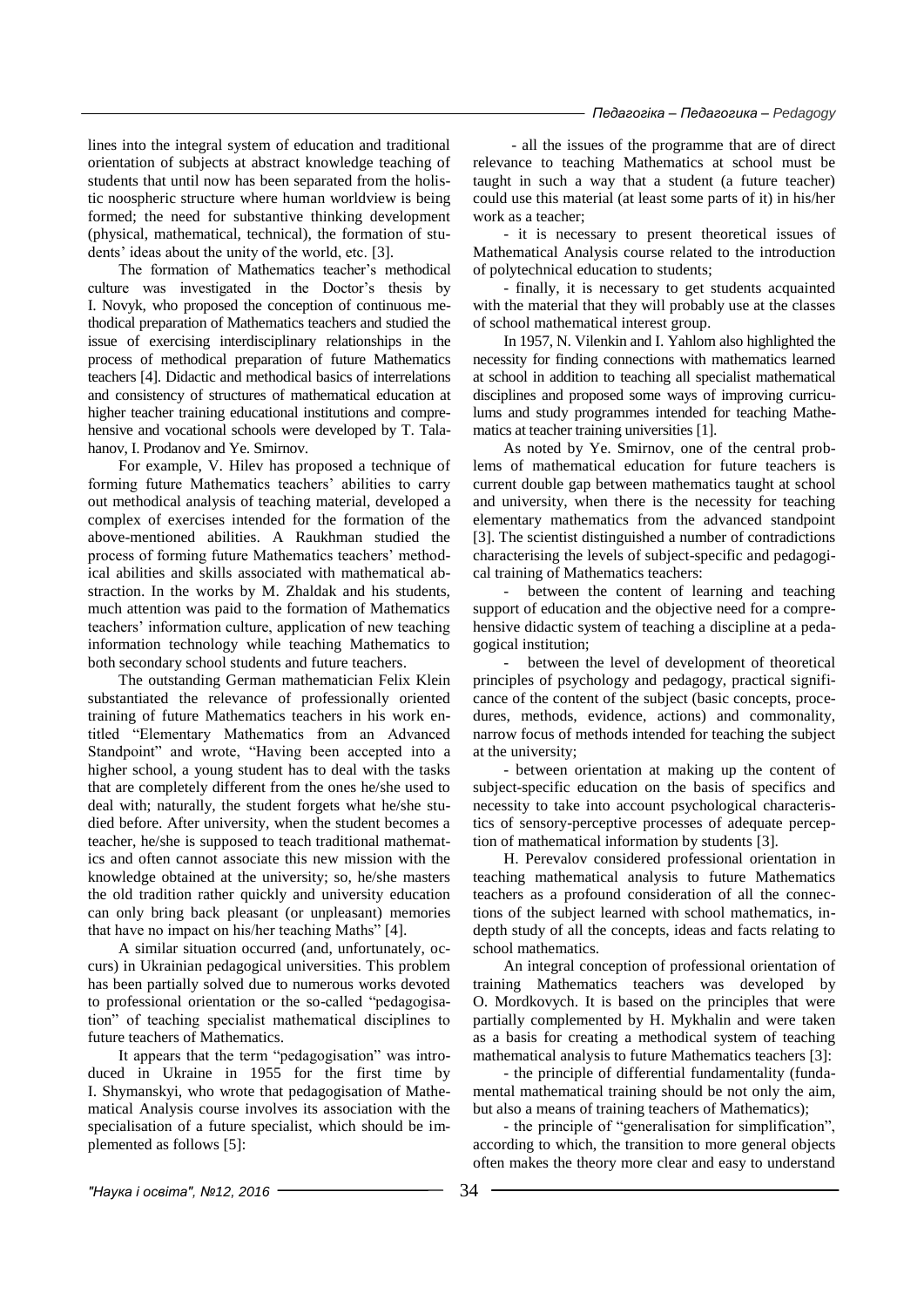compared to studying this theory on the basis of less general objects;

- the principle of minimising the time for studying the course under conditions of rather slow increase of abstraction of the material, beginning from the level of abstraction of school mathematics;

- integratedness principle (studying a large number of factors at the same time for the so-called real and complex cases; paying attention to the unity of mathematical, methodical, pedagogical, psychological, informational, linguistic, and moral branches);

- the principle of the key idea (strong correlation between the course of mathematical analysis and school mathematics and their mutual influence);

- the principle of "teaching to teach in the process of teaching";

- continuity principle (professional culture of Mathematics teacher is being formed throughout life).

H. Mykhalin understood professional orientation of teacher's training as such kind of teaching that provides formation of greatest possible number of components of teachers' professional culture [3].

Most of the works associated with professional orientation of training future Mathematics teachers are devoted to the formation of their mathematical or methodological culture.

For example, this problem was investigated in the papers by N. Vilenkin and O. Mordkovych, where they shared their experience in teaching such units of mathematical analysis as "Introduction to Analysis", "Differential Calculus", "Integral Calculus" to future teachers of Mathematics. The authors emphasise the necessity for applying various approaches to introducing basic elementary functions when teaching future Mathematics teachers [1].

O. Mordkovych suggested that one of the most important functions of mathematical problems in the process of teaching is the methodical one which is associated with the formation of future Mathematics teacher's ability to teach solving problems. In the author's opinion, studying special mathematical disciplines should provide not only high level of mathematical culture of Mathematics teachers, but to facilitate the formation of their methodical

### **ЛІТЕРАТУРА**

1. Виленкин Н. Я. Подготовку учителей математики – на уровень современных требований (предложения, мнения, поиск) / Н. Я. Виленкин, А. Г. Мордкович // Математика в школе. – 1986. – № 6. – С. 6 – 10.

2. Енциклопедія освіти / АПН України; головний ред. В. Г. Кремень. – К. : Інком Інтер, 2008. – 1040 с.

3. Михалін Г. О. Усунення деяких логічних прогалин шкільного курсу математики засобами математичного аналізу / Г. О. Михалін, О. П. Томащук . – К. : УДПУ, 1995. – 96 с.

culture for them to be able to teach with the appropriate level of severity and abstractedness [1].

The issue of forming Mathematics teacher's professional culture in the process of his/her studies was investigated in the Candidate's thesis of O. Tomashchuk, where he distinguished and partially solved a number of problems associated with implementation of the principle of professional orientation of teaching mathematical analysis to future Mathematics teachers [4]:

the problem of creating qualification description of modern Mathematics teacher;

the problem of identification and specification of result-oriented aims of teaching mathematical disciplines, including mathematical analysis;

- the problem of identifying the content, methods, means, and forms of teaching mathematical analysis, which would provide the achieving of the definite resultoriented aims.

Therefore, it is possible to distinguish the following approaches to solving the problems of professional training of future Mathematics teachers: specialist training conception based on the formation of professional culture (O. Tomashchuk), the conception of professional (pedagogical) orientation of students' training in Mathematics (O. Mordkovych), the system of continuous methodical preparation oriented at the formation of mathematical culture in Mathematics teachers (N. Vilenkin).

**Conclusions.** Despite a large number of works investigating the issue of training future teachers of Mathematics, the formation of professional culture, mathematical culture in the process of studying at the university, this issues requires further studies, as long as high-technology civilisation that has entered informational and computerised  $21<sup>st</sup>$  century requires reconciling inconsistency between its needs and content, methods, forms, and means of teaching and education.

For example, the issue of defining the concept "mathematical culture of future Mathematics teachers" required further study together with related problems of defining the content, methods, means, and organisational forms of teaching that would provide the formation of basics of mathematical culture in future Mathematics teachers.

4. Новик И. А. Формирование методической культуры учителя математики в педвузе / И. А. Новик. – Минск : БГПУ, 2003. – 178 с.

5. Шиманський І. Є. До питання педагогізації викладання математичних дисциплін в педагогічних інститутах / І. Є. Шиманський // Наукові записки Київського педінституту, 1955. – Т. XVII. – Пед. серія  $N<sub>2</sub> 1. - C. 121 - 127.$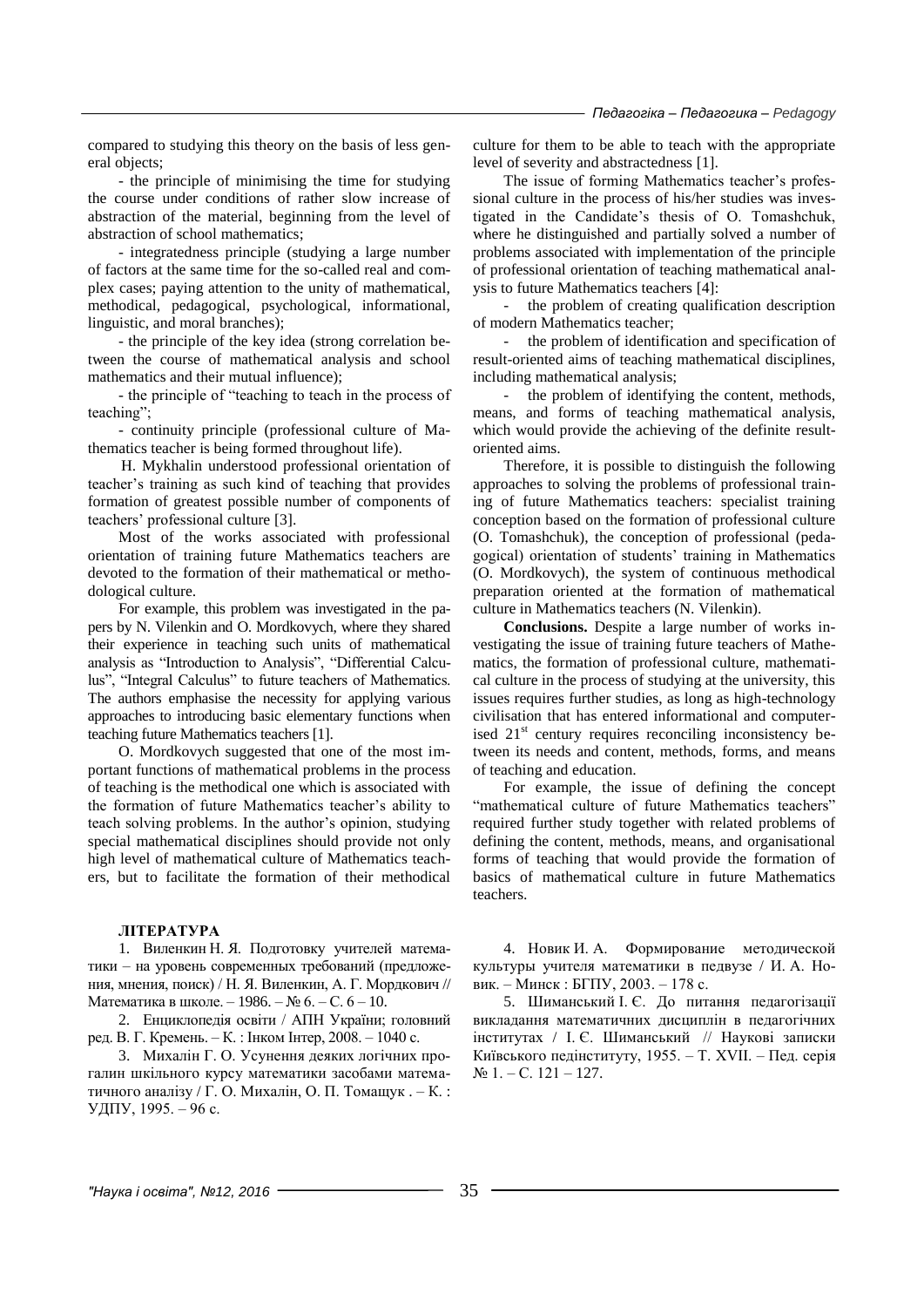## **REFERENCES**

1. Vilenkin, N. Ya., Mordkovich, A. G. (1986). Podgotovku uchiteley matematiki – na uroven sovremennykh trebovaniy (predlozheniya, mneniya, poisk) [Training Mathematics teachers should meet contemporary requirements (suggestions, opinions, search)]. *Matematika v shkole – Mathematics at school, 6,* 6-10 [in Russian].

2. Kremen, H. (Ed.). (2008). *Entsyklopediia osvity [Education encyclopedia].* Kyiv: Inkom Inter [in Ukrainian].

3. Mykhalin, H. O., & Tomashchuk, O. P. (1995). *Usunennia deiakykh lohichnykh prohalyn shkilnoho kursu matematyky zasobamy matematychnoho analizu [Eliminating some logical gaps in school course of mathematics*  *by means of mathematical analysis].* Kyiv: UDPU [in Ukrainian].

4. Novik, I. A. (2003). *Formirovanie metodicheskoy kultury uchitelya matematiki v pedvuze [The formation of methodical culture of Mathematics teachers at pedagogical universities].* Minsk: BGPU [in Ukrainian].

5. Shymanskyi, I. Ye. (1955). Do pytannia pedahohizatsii vykladannia matematychnykh dystsyplin v pedahohichnykh instytutakh [On the issue of pedagogisation of teaching mathematical subjects at pedagogical universities]. *Naukovi zapysky Kyivskoho pedinstytutu – Proceedings of Kyiv pedagogical Univeristy, 1,* 121-127. (Vols. 17) [in Ukrainian].

#### *Ярослав Володимирович Галета,*

*доцент кафедри педагогіки та освітнього менеджменту, Кіровоградський державний педагогічний університет імені В. Винниченка, вул. Шевченко, 1, м. Кропивницький, Україна*

# **ПРОБЛЕМИ ПРОФЕСІЙНОЇ ПІДГОТОВКИ ВЧИТЕЛЯ МАТЕМАТИКИ У ПСИХОЛОГО-ПЕДАГОГІЧНИХ ДОСЛІДЖЕННЯХ**

У статті розглянуті дослідження та публікації з проблеми професійної підготовки майбутніх учителів математики та підходи до розв'язання відповідних завдань. Зазначено, що професійна підготовка є системним, багатоплановим та багатогранним явищем, що має певний зміст і структуру. На основі наукового дослідження С. М. Рибак визначено суперечності методологічного, дидактичного і конструктивного характеру у підготовці учителів фізикоматематичного циклу. Висвітлено проблему формування методичної та інформаційної культури вчителя математики на засадах концепції неперервної методичної підготовки вчителя математики та здійснення міжпредметних зв'язків у процесі методичної підготовки майбутніх учителів математики. Розглянуто ряд суперечностей, що характеризують рівень предметної та педагогічної підготовки вчителя математики, а саме: між змістом навчально-методичного забезпечення освіти та об'єктивною необхідністю наявності цілісної дидактичної системи викладання дисципліни в педагогічному закладі; між рівнем розвитку теоретичних положень психології та педагогіки, практичною значущістю предметного змісту та уніфікованістю, вузькою спрямованістю методики викладання навчальної дисципліни у виші; між орієнтацією на побудову змісту предметної освіти на основі її специфіки та необхідністю врахування психологічних характеристик сенсорно-перцептивних процесів адекватного сприйняття математичного змісту студентами. В результаті аналізу наукової літератури виділено підходи до розв'язання завдань професійної підготовки майбутнього вчителя математики: концепція підготовки фахівця, яка ґрунтується на формуванні професійної культури (О. П. Томащук), концепція професійно-педагогічної спрямованості математичної підготовки студентів (О. Г. Мордкович), система неперервної методичної підготовки, зорієнтованої на формування математичної культури вчителя математики (Н. Я. Віленкін).

*Ключові слова:* проблеми професійної підготовки майбутніх вчителів математики, предметна і педагогічна підготовки вчителя математики, професійна спрямованість.

#### *Ярослав Владимирович Галета,*

*доцент кафедры педагогики и образовательного менеджмента, Кировоградский государственный педагогический университет имени В. Винниченко, ул. Шевченко, 1, г. Кропивницкий, Украина*

## **ПРОБЛЕМЫ ПРОФЕССИОНАЛЬНОЙ ПОДГОТОВКИ УЧИТЕЛЯ МАТЕМАТИКИ В ПСИХОЛОГО-ПЕДАГОГИЧЕСКИХ ИССЛЕДОВАНИЯХ**

В статье рассмотрены исследования и публикации по проблеме профессиональной подготовки будущих учителей математики и подходы к решению соответствующих задач. Указано, что профессиональная подготовка является системным, многоплановым и многогранным явлением, имеющим определенное содержание и структуру. На основе научного исследования С. М. Рыбак определены противоречия методологического, дидактического и конструктивного характера в подготовке учителей физико-математического цикла. Освещена проблема формирования методической и информационной культуры учителя математики на основе концепции непрерывной методической подготовки учителя математики и осуществления межпредметных связей в процессе методической подготовки будущих учителей математики. Рассмотрен ряд противоречий, характеризующих

*"Наука і освіта", №12, 2016* 36